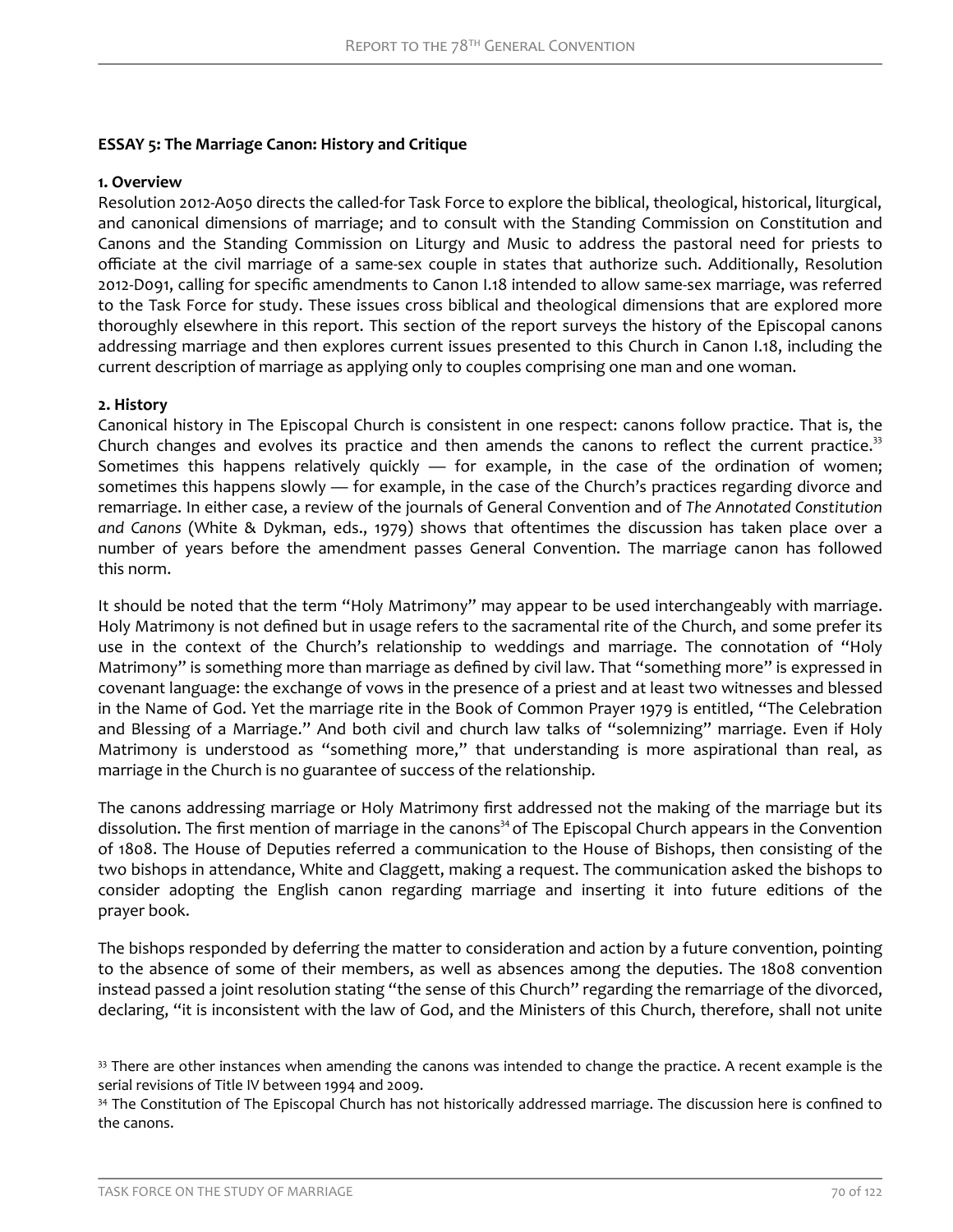in matrimony any person who is divorced, unless it be on account of the other party having been guilty of adultery" (White & Dykman, 398).

This joint resolution of 1808 remained the only statement of the General Convention on the subject of marriage until 1868 when the first canon was enacted as Canon II.13:

No minister of this Church shall solemnize Matrimony in any case where there is a divorced wife or husband of either party still living; but this Canon shall not be held to apply to the innocent party in a divorce for the cause of adultery, or to parties once divorced seeking to be united again.

The new canon restated what the joint resolution of 1808 had put forward: remarriage of a divorced person is allowed only when the divorce occurs because of the adultery of one of the partners and then only of the innocent partner. It also adds a clarifying statement that allows a divorced couple to reunite and remarry in the church. This statement regarding divorce and remarriage relied on what is commonly called "the Matthean exception," referring to Matthew 5:32: "But I say to you that anyone who divorces his wife, except on the ground of unchastity, causes her to commit adultery; and whoever marries a divorced woman commits adultery." Allowing this exception to the general prohibition of remarriage of a divorced person while the other partner lived was an Episcopal Church step away from the Church of England's blanket ban on remarriage of divorced persons (White & Dykman, 398-99).

The 1877 convention repealed Canon II.13 as it was enacted in 1868 and enacted a new version entitled "Of Marriage and Divorce":

- Section 1 declared unlawful any marriage "otherwise than as God's Word doth allow";
- Section 2 prohibited ministers from knowingly solemnizing, after due inquiry, the marriage of any divorced person whose spouse is alive, if divorced for cause arising after marriage, and retains the exception for the innocent spouse or divorced spouses seeking to reunite;
- Section 3 prevented reception of a person not married according to the Word of God and the discipline of this Church into Baptism, Confirmation, or Holy Communion without the "godly judgment" of the bishop. But no minister could refuse the sacraments to a penitent person in imminent danger of death;
- Section 4 required referral of the facts of any case arising under section 2 to the bishop of the diocese or missionary jurisdiction in which the case arose, or, in the absence of such a bishop, to a bishop designated by the Standing Committee. The bishop was empowered to make inquiry into the matter as he found expedient and then deliver a judgment. No guidelines are given to serve as the basis for entering judgment;
- Section 5 applies the new canon only prospectively as to any penalties that may attach. (White & Dykman, 400-1)

The House of Bishops had concurred with the amendments in 1874 but the House of Deputies deferred consideration until the next convention in 1877. The 1868 amendments applied only to clergy, while the 1877 revision added penalties for laity by excluding from the sacraments those who married outside the Church.

Divorce rates remained low in the 1800s because secular law and social norms made divorce difficult. Spouses had to prove fault in some manner to obtain a divorce. Women, alone or with children, had few options for economic survival — a deterrent to seeking divorce. Divorce statistics were not even recorded prior to 1867. Less than 10 percent of marriages ended in divorce between 1867 and 1900. Nonetheless, the Church wrestled with how it should respond to its members who divorced. The idea of divorce ran counter to church values and ideas about marriage, but it played out in how the Church responded to its divorced members. The Church's response came in the language of punishment: of clergy for knowingly officiating at the marriage a person who was divorced from a living spouse, and of laity who divorced and remarried.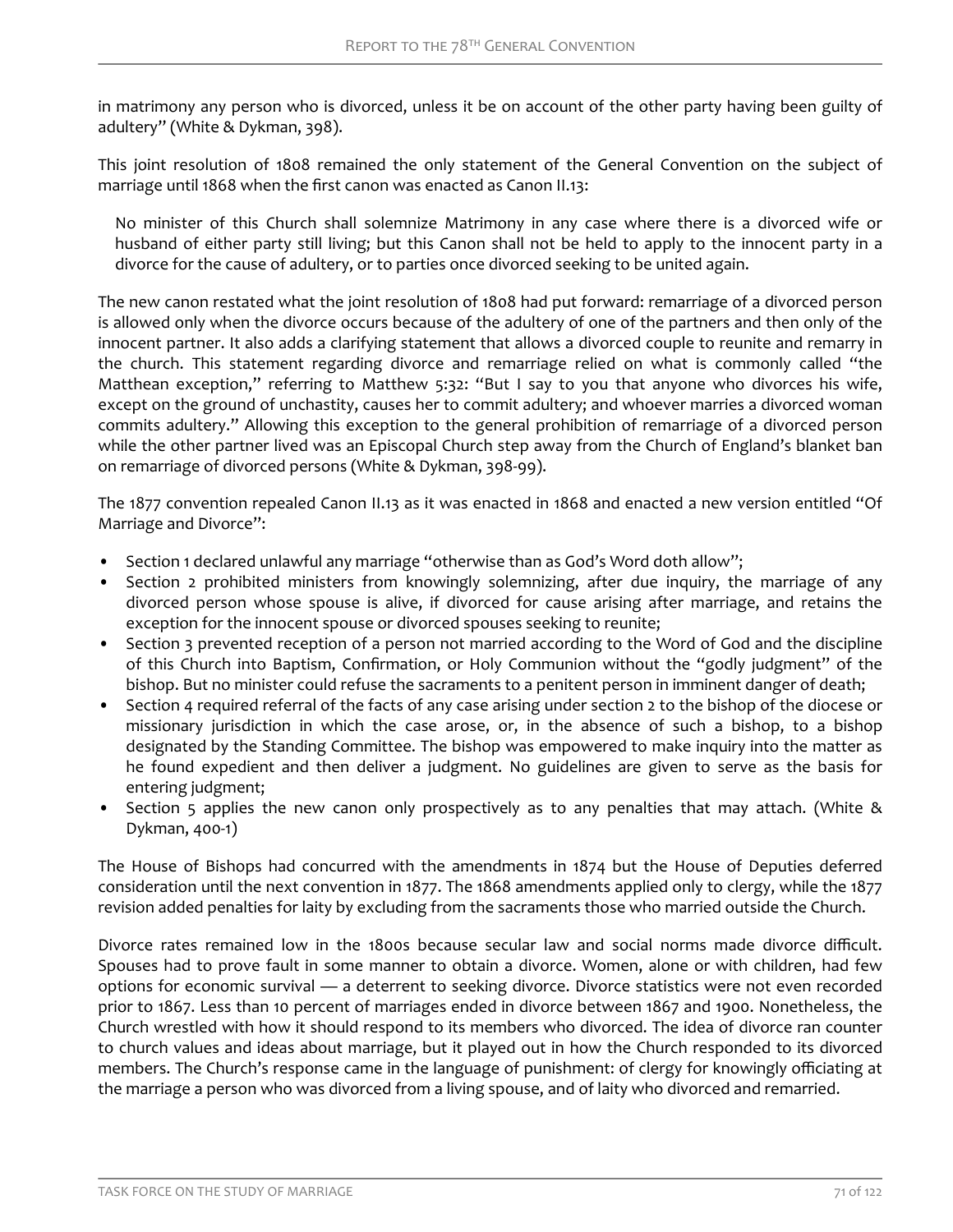The convention of 1883 appointed a joint committee of bishops and deputies "to consider the duty of the Church in relation to the whole subject of Marriage, including the impediments to the contract thereof, the manner of its solemnization, and the conditions of its dissolution, and to report to the next General Convention" (White & Dykman, 402). In their report to the 1886 convention, the committee contrasted the traditional view held by the Church with the prevailing secular sentiment seeking easier separation. The cause was identified as the ease with which first marriages were contracted, noting that children as young as 12 could marry without parental consent and without witnesses. The committee's response was a proposed canon that featured:

- Setting 18 as the minimum age to marry without parental consent;
- Requiring solemnization to occur in the presence of at least two witnesses personally acquainted with both parties;
- Requiring clergy to keep a register of marriages recording certain facts, and signed by the parties, at least two witnesses, and the minister;
- Setting the law of the Church concerning divorce as that contained in Matthew 5:32 and 19:9, Mark 10:1, and Luke 16:18;
- Prohibiting divorce except for adultery or fornication, with the unfaithful spouse prohibited from marrying again during the lifetime of the innocent spouse;
- Subjecting clergy who violate the canon to ecclesiastical trial and admonition for a first offense and suspension or deposition for repeat offenses;
- Barring spouses from receiving Holy Communion for violating the canon except upon repentance and after separation from the new spouse.

The House of Deputies declined to concur in the adoption of the proposed canon which was referred to the next conventions of 1889, 1892, 1895, and 1901 with similar results. (White & Dykman, 402-3).

The convention of 1904 took up the proposal to revise the marriage canon and passed Canon 38, "Of Solemnization of Matrimony," by a narrow majority after four days of debate in the House of Deputies meeting as a committee of the whole. Canon 38 set the following requirements:

- Section 1 required ministers to observe the law of the state governing the civil contract of marriage in the place where the marriage was performed.
- Section 2 required the presence of at least two witnesses to the solemnization and the recording in the proper register of the name, age, and residence of each party, signed by the parties, the minister, and at least two witnesses.
- Section 3 prohibited the minister, knowingly and after due inquiry, from officiating at the marriage any person who was divorced from a living spouse, except the innocent party to a divorce for adultery. It added the new requirements in the latter case of a one-year waiting period and presentation of the divorce decree and record with "satisfactory evidence touching on the facts of the case" to the ecclesiastical authority, along with evidence that the opposing spouse was personally served or appeared in court. The ecclesiastical authority, after taking legal advice on the evidence, declared in writing that in his judgment, the case of the applicant conformed to the requirements of the canon. It further allowed any minister as a matter of discretion to decline to solemnize any marriage.
- Section 4 authorized any minister to refuse the ordinances of Holy Baptism, Confirmation, or Holy Communion to anyone who has been married "otherwise than as the Word of God and discipline of this Church allow" until the case was presented to the ecclesiastical authority for his godly judgment. But no minister was to refuse the sacraments to a penitent person in danger of death.

As adopted, the canon represented a compromise — one that had eluded the General Convention for 15 years — between those who would prohibit remarriage of persons divorced from a still-living former spouse,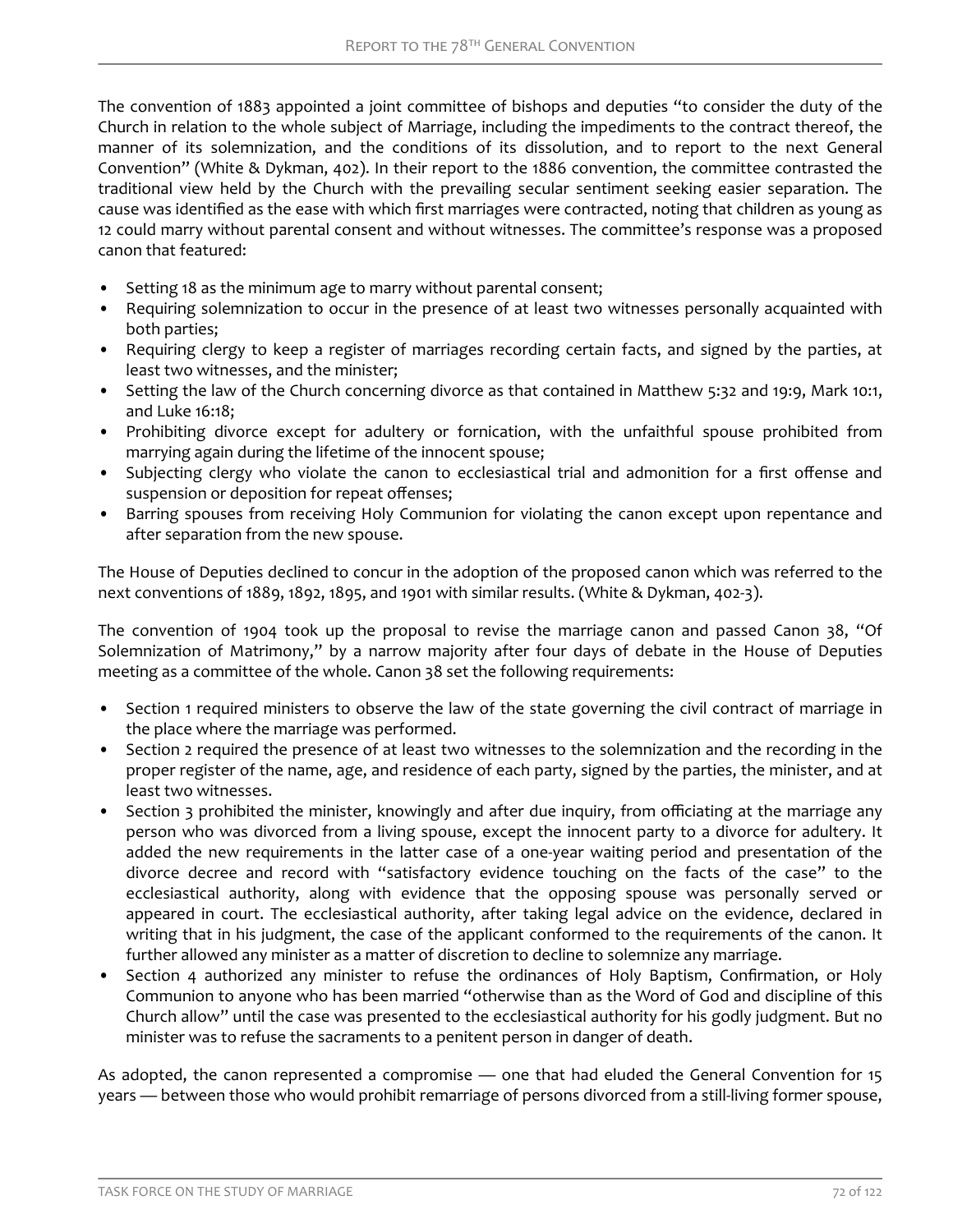and those who advocated the limited adultery exception, previously enacted in 1868, for the so-called innocent spouse in a divorce for adultery (White & Dykman, 403-4).

Efforts to drop the adultery exception continued without success in the conventions of 1910 and 1913, when the question was referred to a joint committee on marriage. The committee's report to the 1916 convention argued for the exercise of discretion in excluding persons from the sacraments, recognizing that a subsequent marriage may have been entered into in good faith and in ignorance of the Church's law or while not subject to the Church's discipline, or may result in the break-up of a family. This discretion would lie with the minister of the congregation and the bishop of the diocese. The proposed canonical amendments failed in 1916 and 1919.

A number of changes in American social and economic structures from 1850 to 1920 kept the Church's discussions of the role of divorce and remarriage going. The Industrial Revolution drew men and women from rural community to the cities, from kinship community to a community of peers, and began to redefine the roles of men and women. Women organized to advocate for their civil rights in 1848 after the all-male Liberty Party added suffrage for women to its national platform. A month later, the Seneca Falls Convention met and adopted a "Declaration of Sentiments" demanding rights for women so that they could protect their homes and families.

Among the rights sought were equal treatment before the law; participation in the government of both State and Church; the right to own, inherit, and dispose of their property; and fair treatment in divorce. The Women's Christian Temperance Union (WCTU) organized in 1874, seeking to ban alcohol, and later tobacco and other drugs, in order to protect the home. Women protested their lack of civil rights and sought the rights that would treat them as adults in the eyes of the law, as opposed to the legal protections that kept them dependent on their fathers, husbands, and sons. Unable to vote, women — especially married women — lacked legal rights to retain custody of children and control of their own property in a divorce; legal protection against rape and other assaults, including domestic violence; and access to the economy to become self-supporting when they were widowed or divorced.

The institutions of that time were controlled by white men. Legislatures were all male. Women faced juries of men in civil and criminal cases. The Church reflected its times: only men could be ordained as clergy, and only men could serve on vestries and as deputies to General Convention. The WCTU obtained passage of Prohibition with the 18th Amendment to the federal constitution in 1920, subsequently repealed in 1933 in response to the uneven application of the law across economic class and in the face of widespread and open disregard for a law with a raft of unintended consequences. In short, Prohibition was unworkable. But women obtained the right to vote in 1920 with ratification of the 19th Amendment.

Women's roles in society continued to change with the Depression and World War II. Divorce rates increased in the early 20th century, doubling from 8 percent in 1900 to 16 percent in 1930. Divorce continued to be fault-based divorce codes, which required proof of abuse, adultery, or abandonment. Divorce rates dropped slightly during the Great Depression, in part because couples could not afford the economic consequences of divorce on top of unemployment. As the unemployment rate dropped, divorce rates began to rise gradually. By 1940, 20 percent of marriages ended in divorce. Fertility rates increased immediately following World War I, but then resumed a 50-year decline that was slowed only by the unreliability of available birth control (Coontz, 211).

The General Convention of 1922 amended section 3 of Canon 38, making it unlawful for any member of the Church to enter into a marriage when either of the parties was divorced from a living husband or wife. The convention of 1925 considered and rejected an amendment to section 3 of Canon 38 that restricted remarriage to cases where the bishop, acting with legal advice, found on the record that the divorce was granted for cause arising before marriage, essentially annulling the marriage, allowing remarriage of either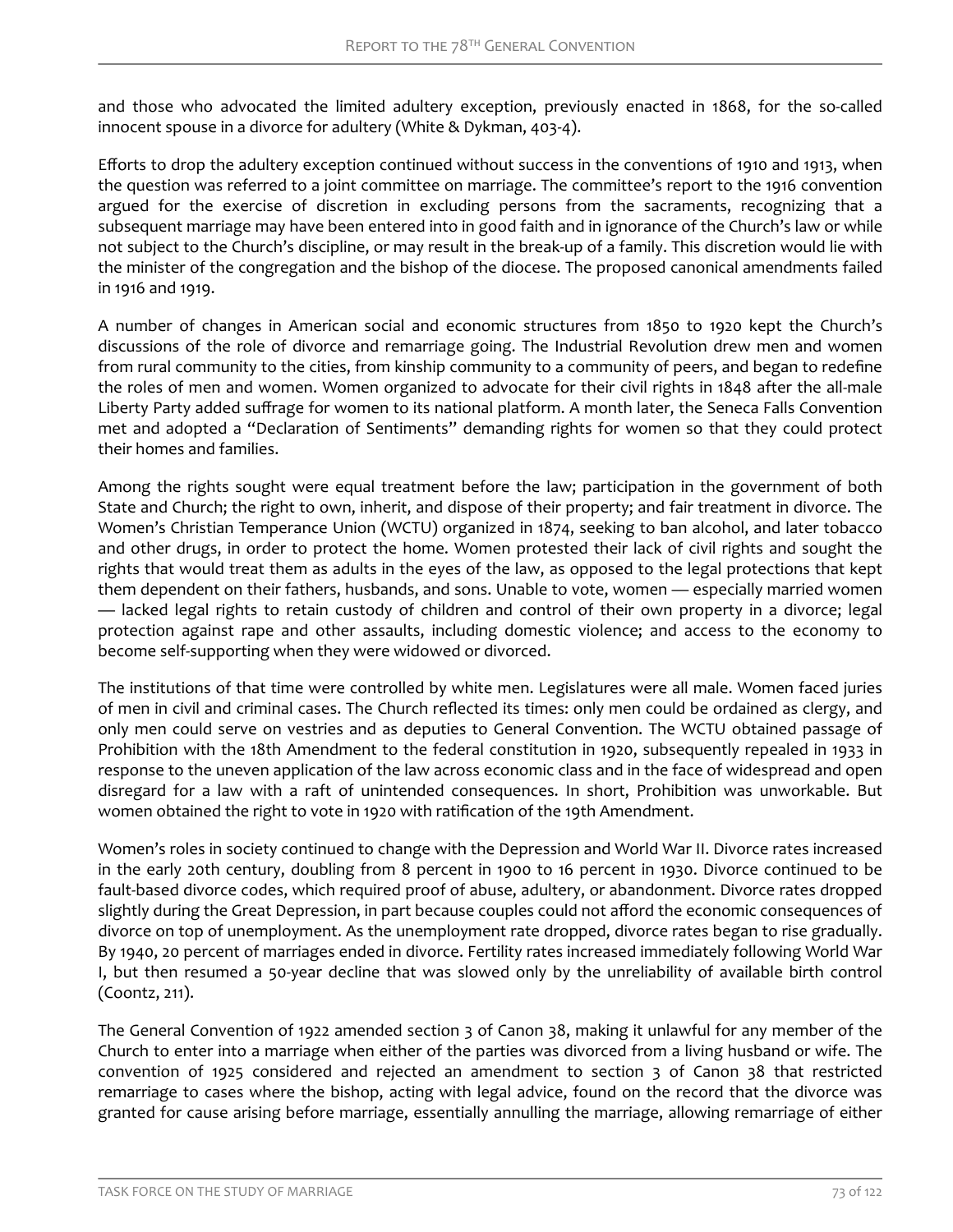party. The House of Bishops considered a separate amendment that allowed remarriage of either party of any divorce, abolishing the Matthean exception. The proposal failed, and the Matthean exception survived.

The Joint Commission on Marriage and Divorce presented an extensive revision of the marriage canon that was adopted in 1931. Compared with the previous limited measures to regulate the solemnization of marriage by the Church, the new Canon 41, "Of the Solemnization of Holy Matrimony," enacted far more detailed regulation of church marriage:

- Section 1 for the first time stated an affirmative duty that clergy instruct their congregations, both publicly and privately, on the nature and responsibilities of Holy Matrimony, and the mutual love and forbearance required.
- Section 2 retained the 1904 admonition that ministers conform to the laws of the state governing civil marriage, and added a parallel admonition to conform to the laws of the Church regarding the solemnization of Holy Matrimony.
- Section 3 expanded to five the list of conditions that the minister must discern before solemnizing a marriage. Among the new conditions were verifying that the parties had a right to contract a marriage under church law; instructing the parties on "the nature of Holy Matrimony, its responsibilities, and the means of grace which God has provided through His Church"; and requiring the parties to give the minister at least three days' notice of their intent to marry. Requirements for at least two witnesses and entry into the parish register were retained.
- Section 4 added a new requirement that the parties to an imperiled marriage must present the matter to the minister who has "the duty … to labor that the parties may be reconciled."
- Section 5 retained the 1904 process and expectations for the remarriage of the divorced.
- Section 6 added new provisions and conditions for the annulment or dissolution of a marriage by reason of the presence of one of the listed impediments to the marriage: relationship by blood within the prohibited degree (consanguinity within first cousins); absence of free consent; mistake as to the identity of either party; mental deficiency affecting exercise of intelligent choice; insanity of either party; failure of a party to reach puberty; undisclosed impotence, venereal disease, or facts making the marriage bigamous. Section 6 added a role for the ecclesiastical court in the exercise of judgments on annulment or dissolution petitions as an alternative to presentation to the bishop. A further provision stated that no judgment was to be construed as addressing the legitimacy of children or the civil validity of the relationship.
- Section 7 retained the 1904 provision for excluding from the sacraments persons not married "according to the word of God and discipline of this Church" and the process for review by the bishop. Section 7 added an additional process for admitting persons married by civil authority or "otherwise than as this Church provides" to the sacraments. The process involved judgment by the bishop or ecclesiastical court.

Two of the 1931 proposals were subject to debate and amendment. The Joint Commission's proposal did not include continuing recognition of the Matthean exception that was added back by the convention. The second major change, removing the right of determining nullity of a marriage from the local clergy to the bishop or ecclesiastical court, has an unclear basis, but a best guess is that clergy were thought to be too lenient with their congregants. Requiring the bishop to make the determination opened the door to more uniform results and more objective consideration. One additional significant change was the omission of the section 3 clause that permitted any minister in his own discretion to decline to solemnize any marriage (White & Dykman, 406-8).

The 1934 convention modified the three days' notice requirement to allow the minister to waive "for weighty cause" when one of the parties was a member of the minister's congregation or was well known to the minister — facts which had to be reported immediately to the ecclesiastical authority (White & Dykman, 408).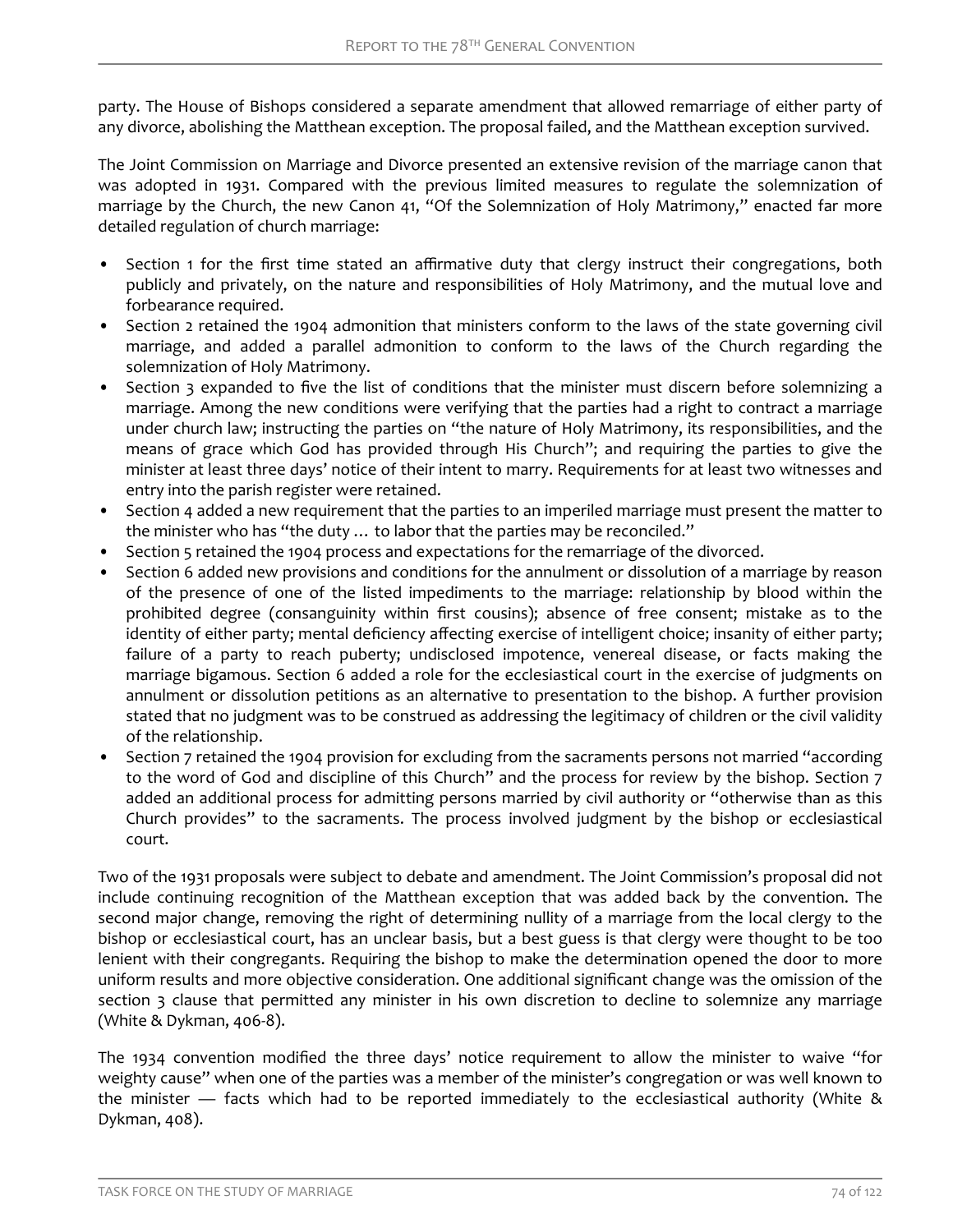The report of the Joint Commission on Marriage and Divorce to the 1937 General Convention lamented that the Church's views on divorce and marriage were increasingly ignored by the Church as well as by the public at large. To remedy this concern, the commission made observations about the points of tension, noting that "[a]lmost everyone agrees that the present Canon is inadequate, but there is a wide difference of opinion as to the course that should be followed" (Joint Commission on Marriage and Divorce, quoted in White & Dykman, 409). The report went on to identify three issues:

- Some are slow to make changes, foreseeing difficulties and dangers and hence voting for the status quo.
- Others want to prohibit remarriage or the blessing of a remarriage of divorced persons, a strategy that has failed.
- Still others want to adopt annulment as done in the Eastern Orthodox and Roman churches, observing that "[t]o most Anglicans and Protestants this seems nothing but divorce under another name. In either case it 'puts asunder' those whom, to all appearances and understanding 'God hath joined together.' "

The commission proposed only two minor changes to the impediments section of the canon which were adopted, adding "[l]ack of free and legal consent of either party" and "[i]mpotence *or sexual perversion of either party* undisclosed to the other" (White & Dykman, 410 [emphasis added]). Sexual perversion would include homosexuality.

The commission proposed more extensive revisions of the marriage canon in 1940 and 1943 without success, receiving unfavorable action in the House of Deputies in a vote by orders. The 1943 convention passed successfully a reorganization of canons related to marriage by transferring section 7 (1931), governing the access of divorced persons to the sacraments, to Canon 15, "Of Regulations Respecting the Laity." Section 4, the duty to seek counseling; section 5, the Matthean exception to the prohibition of remarriage after divorce; and section 6, annulment, dissolution, and the impediments to marriage, became a new Canon 17, "Of Regulations Respecting Holy Matrimony and the Impediments Thereto." And sections 1-3, telling ministers their duties and obligations in solemnizing marriage, became the new Canon 16, "Of the Solemnization of Holy Matrimony."

After almost 80 years of struggle, the 1946 convention eliminated the prohibition of the remarriage of divorced persons, including the Matthean exception. Applying solely to active members in good standing, the revised and renumbered Canon 18, "Of the Regulations Respecting Holy Matrimony," allowed a person whose marriage was annulled or dissolved by a civil court to petition the bishop or ecclesiastical authority of the diocese of canonical residence for a judgment of status or permission to be married by a minister of this Church. A one-year waiting period after issuance of the civil judgment was required, and petition had to be made at least 30 days before the planned date of marriage.

In considering such a petition, the bishop was required to be "satisfied that the parties intend a true Christian marriage," and, if so finding, refer the petition to his council of advisers or the court if the diocese has established one. The bishop or ecclesiastical authority was to base the judgment on, and conform with, the doctrine of the Church, "that marriage is a physical, spiritual, and mystical union of a man and a woman created by their mutual consent of heart, mind and will thereto and is a Holy Estate instituted of God and is in intention lifelong."

Canon 18 references the list of conditions in Canon 17 as forming the basis for the judgment of the ecclesiastical authority. The result of the judgment is that no marriage bond recognized by the Church was established and may be so declared by the proper authority. However, the judgment was held not to say anything about the legitimacy of children or the civil viability of the former relationship. Judgments were to be rendered in writing and kept as a permanent record of the diocese. Any person granted such a judgment could then be married by a minister of the Church (White & Dykman, 416-18). Essentially, the convention accepted remarriage of divorced members as determined by civil law.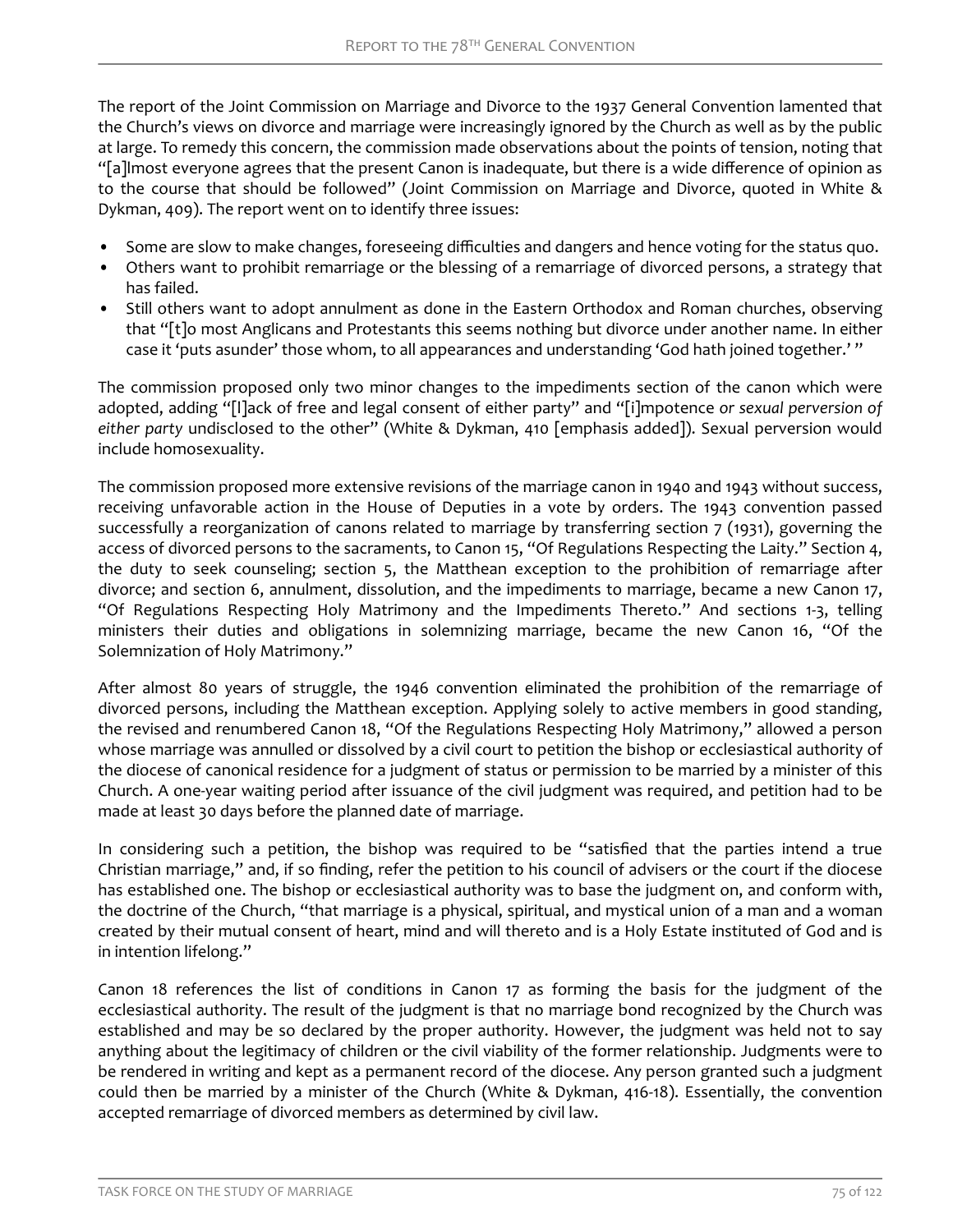Controversy lingered over a perceived ambiguity in Canon 18, Section 2(b), whether the impediments listed in Canon 17, section 2(b), "are shown to exist or to have existed which manifestly establish that no marriage bond [existed]." Some bishops were only willing to consider granting petitions to remarry if the marriage impediment arose before the marriage, a concept of contract law known as nullity ab initio, meaning that some defect occurred in the formation of the marriage contract.

Others were willing to recognize that for causes arising after marriage, the marriage bond dissolved. A special committee of the House of Bishops reported to the 1949 convention on this split of opinion by taking the middle way opposing further clarification, stating: "But as a matter of fact there is no ambiguity here. The Canon recognized two points of view as legitimate; one, that if one or more impediments existed before the marriage, no marital bond was created; the other, that if one of the impediments arises after marriage, the marital bond is broken." The bishops could have it both ways (White & Dykman, 419, quoting the 1949 journal, 439).

The 1946 revision changed the requirement that both parties have received Holy Baptism to requiring that only one party be baptized. The change addressed a disagreement in interpretation that had arisen. Some clergy felt that the nature of Holy Matrimony implied its availability only to baptized persons. This interpretation pushed unbaptized parties to seek instruction and Holy Baptism before being married in the Church, as some clergy refused to solemnize the marriage otherwise. This view is rejected by requiring at least one party to have been baptized (White & Dykman, 414).

The 1949 convention nonetheless made two changes:

- Removed the referral by the bishop to his council of advisers or to a court formed for that purpose;
- Added the requirement that, if the remarriage was to be solemnized in a different jurisdiction than where the judgment is granted, the bishop or ecclesiastical authority of the second jurisdiction had to give approval as well.

These changes left the granting of permission to remarry to the bishop or ecclesiastical authority, without requiring consultation with attorneys, psychologists, a council of advice, or an ecclesiastical court, as had been required in prior times.

Proposals to return to the principle of nullity *ab initio* (1958) and to shorten the one-year waiting period (1970) were defeated.

From 1945 to 1947, a distinct spike in divorce rates was evident in the aftermath of World War II, reaching 43 percent when compared to the number of marriages in 1946. There may have been many reasons for this rise: hasty marriages immediately before deployment to the war, newfound independence among wives on the home front, and inability to undertake the burden of sustaining marriages to returning war veterans who were injured physically or psychologically as a result of their service. Divorce rates leveled off in the 1950s and 1960s averaging about 24 percent over the two decades.

As General Convention prepared to convene in 1973, bishops and deputies submitted from 30 to 40 resolutions calling for amending or repealing the canons on Holy Matrimony. Both houses appointed special committees that met jointly during the first week of the convention, came to agreement on major issues, and drew up proposed amendments to the canons which were adopted by considerable majorities without significant floor changes.

Canon I.16, *Of Regulations Respecting the Laity*, was amended to repeal Section 7 addressing a minister's withholding of the sacraments from a person "married otherwise than as the word of God and discipline of this Church allow."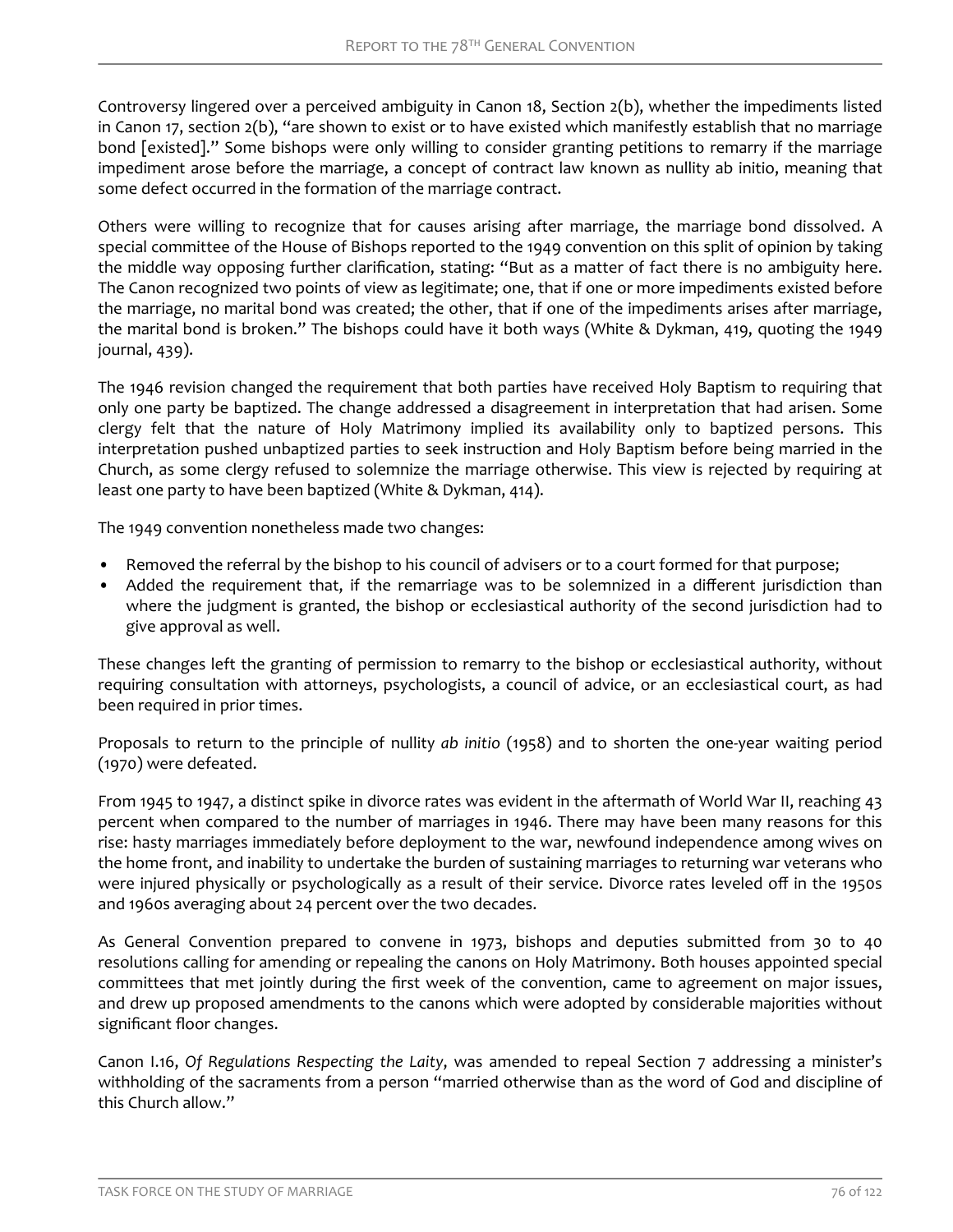Canon I.17, "Of the Solemnization of Holy Matrimony," was repealed, and a new canon was adopted in its place.

- Section 1 was retained, requiring clergy to conform to state law governing civil marriage and the laws of this Church governing Holy Matrimony.
- Sections 2 and 3 required clergy to meet the conditions and follow the procedures in solemnizing any marriage. The list of impediments to marriage was eliminated in an effort to move clergy from a legalistic evaluation of the marriage to a more pastoral approach emphasizing the nature of Christian marriage. The clergy were required to instruct and ascertain the understanding of the parties that marriage is a physical and spiritual union entered into in the community of faith by mutual consent of heart, mind, and will intending to be a lifelong commitment. Further, the parties must satisfy the minister that they are entering into marriage without fraud, coercion, mistaken identity, or mental reservation. Section 3 procedures requiring 30 days' notice to the minister, presence of at least two witnesses, and recording the marriage in the proper register were retained, as was the requirement that the couple sign the "Declaration of Intent" contained in section 3(d), which was first introduced into the canon in 1949. The Declaration of Intent was connected to the required instruction, but it sounded, in fact, more like a confessional statement expressed as the couple's "understanding" of Christian marriage.
- Section 4 retained the clergy's discretion to decline to perform any marriage.

Canon I.18, "Of Regulations Respecting Holy Matrimony: Concerning Preservation of Marriage, Dissolution of Marriage, and Remarriage," was repealed and a new canon adopted:

- Section 1 addressed the duty of the parties and the minister to attempt reconciliation in the face of imperiled marriage unity before filing legal action.
- Section 2 allowed a party who wished to remarry after receiving a civil decree of annulment or dissolution to petition the bishop or ecclesiastical authority for a judgment of nullity or termination. The requirements for this permission were streamlined from earlier versions. Reliance on a civil decree of annulment or dissolution continued.
- Section 3 set out procedures for the minister to follow in preparation for solemnizing the marriage of a party who was previously married to a living spouse. As revised, section 3 made clear that divorced persons could remarry in the Church, and set out the simplified procedures for ministers to follow and obtain the bishop's consent.
- Section 4 makes Canon I.17 applicable to all remarriages (White & Dykman, 413-15).

No-fault divorce arrived in the 1970s as states changed their laws to move away from the necessity of proving a grievous wrong to the marriage, and toward recognition that marital relationships simply do not work out or meet the expectations of both parties. In the 1980s, equitable distribution of marital property became the law, reducing the battles between divorcing spouses over property as a means of punishing the other or reducing an offending spouse to abject poverty. Divorce rates jumped from 33 percent in 1970 to 50 percent in 1985 as these two legal trends took hold nationwide. Divorce rates continue to run to about 50 percent of marriages in 2014.

The 1973 rewrites of Canons I.16, I.17 and I.18, renumbered as Canons I.17, I.18 and I.19 in 1985, settled the canons on marriage and remarriage for the next 30 years. There have been a few relatively minor changes adopted subsequently:

- In 1979, Canon I.18.3 (now I.19.3) was amended to clarify which bishop would be consulted when a member of the clergy canonically resident in one diocese was licensed to perform a remarriage in another diocese. The canon required consulting with, and reporting to, the minister's bishop.
- In 2000, Canon I.19.1 was amended to clarify the duty of clergy when consulted by the parties to an imperiled marriage. The prior canon emphasized reconciliation as the purpose of the consultation. Some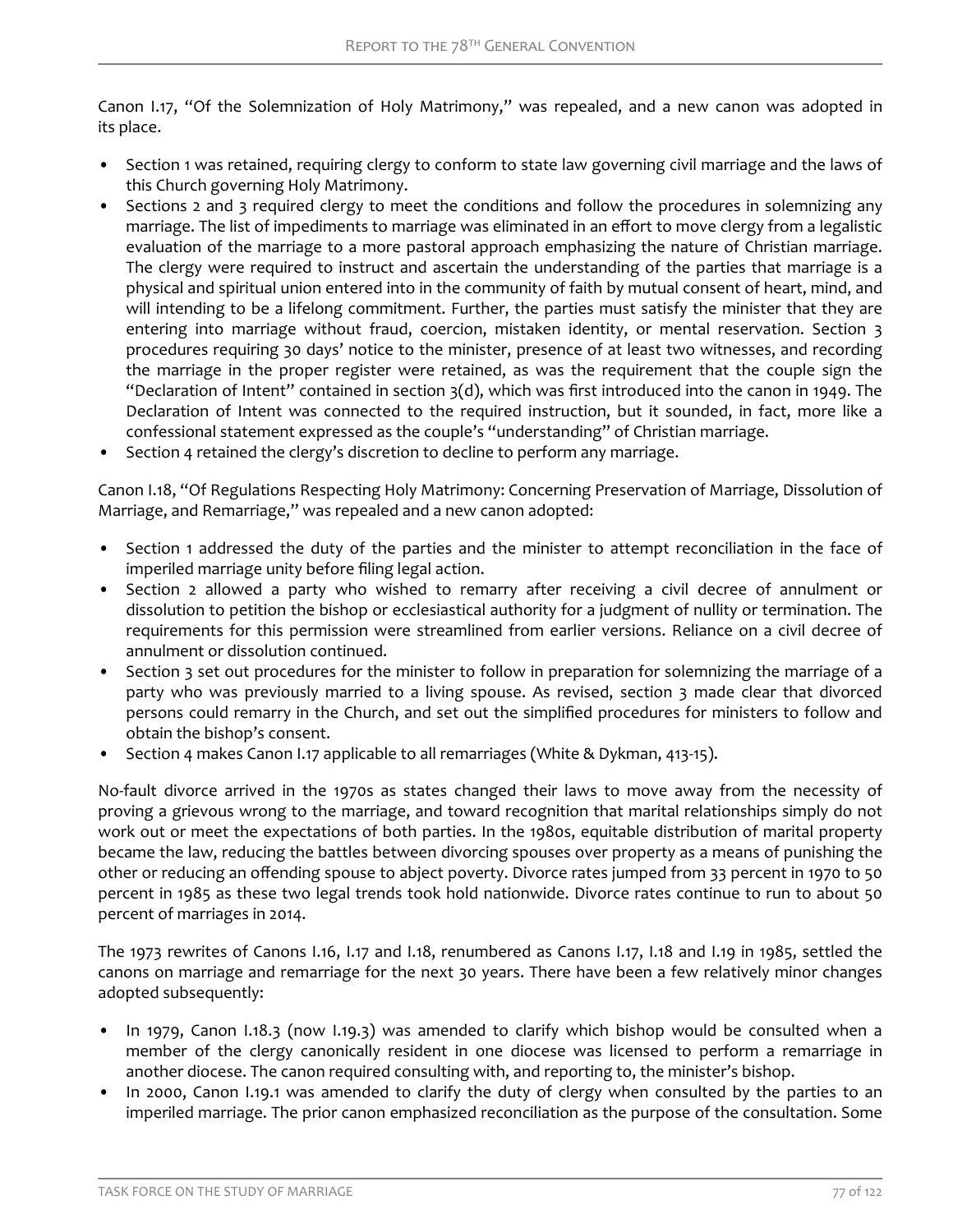clergy apparently took this charge literally, encouraging women in abusive relationships to work matters out without regard to the physical safety of the woman and/or children. Societal, legal, and law enforcement norms regarding domestic violence, spousal abuse, and child abuse changed significantly during the 1980s and 1990s. The amendment changed the charge to reconcile if possible, and imposed an additional duty on the clergy to "act first to protect and promote the physical and emotional safety of those involved and only then, if possible, to labor that the parties be reconciled."

• In 2000, General Convention further amended Canon I.19.3 to add reporting to the bishop of the diocese where the member of the clergy is canonically resident or the bishop where the member of the clergy is licensed to officiate, and to report to that bishop on the remarriage.

Even though the marriage canons did not change dramatically, discussion of issues related to marriage continued in General Convention in parallel with secular society. These discussions occurred under the umbrella of human sexuality and across interim bodies of the General Convention, debating what the Church should say and do about premarital sex and adultery; infertility and emerging technologies to allow infertile couples to conceive and bear children and surrogacy; abortion and birth control; couples cohabiting without marriage; marriage across religious denominations; interracial marriage; and full inclusion of gay and lesbian, later widened to include bisexual and transgender persons (LGBT), in community.

Calls continue for revision of the canons to permit same-sex marriage or some form of recognition for samesex relationships; to remove clergy from acting as agents of the state in solemnizing marriage; to allow blessings for same-sex couples, for heterosexual couples who choose not to marry for financial reasons, and for immigrants living illegally in the United States. These issues will be considered further in the critique of the present canons.

# **3. Critique of the Current Marriage Canon (Canon I.18)**

This section will review current marriage-canon-related issues that have come under discussion in the Church in recent years; discuss whether and how the canon might address those issues; and suggest how the canon might be revised to resolve the issues.

Canon I.18, "Of the Solemnization of Holy Matrimony," commonly known as the Marriage Canon, outlines the current regulations of this Church regarding marriage. Its companion Canons I.17, "Of Regulations Respecting the Laity," and Canon I.19, "Of Regulations Respecting Holy Matrimony: Concerning Preservation of Marriage, Dissolution of Marriage and Remarriage," also address regulations related to Holy Matrimony and marriage.

As the historical review shows, the marriage canons are regulatory in nature. The marriage canons reflect the current thinking about how marriage occurs in the Church and, with the exception of Canon I.17, apply to clergy only, describing the duties and responsibilities of clergy who officiate at the solemnization of marriage. To the extent that the rules require the clergy to assure that the couple seeking to marry complies with certain duties, the laity is also regulated. But it is clergy who are subject to Title IV discipline, should the member of the clergy fail to conform to the marriage canons.

Canon I.18.1: should the Church move away from clergy acting as agents of the state in solemnizing marriage?

Sec. 1. Every Member of the Clergy of this Church shall conform to the laws of the State governing the creation of the civil status of marriage, and also to the laws of this Church governing the solemnization of Holy Matrimony.

Canon I.18.1 sets out the requirement that the clergy conform to both civil law and church law when solemnizing Holy Matrimony. Generally, state law requires a license issued to the couple, signed by the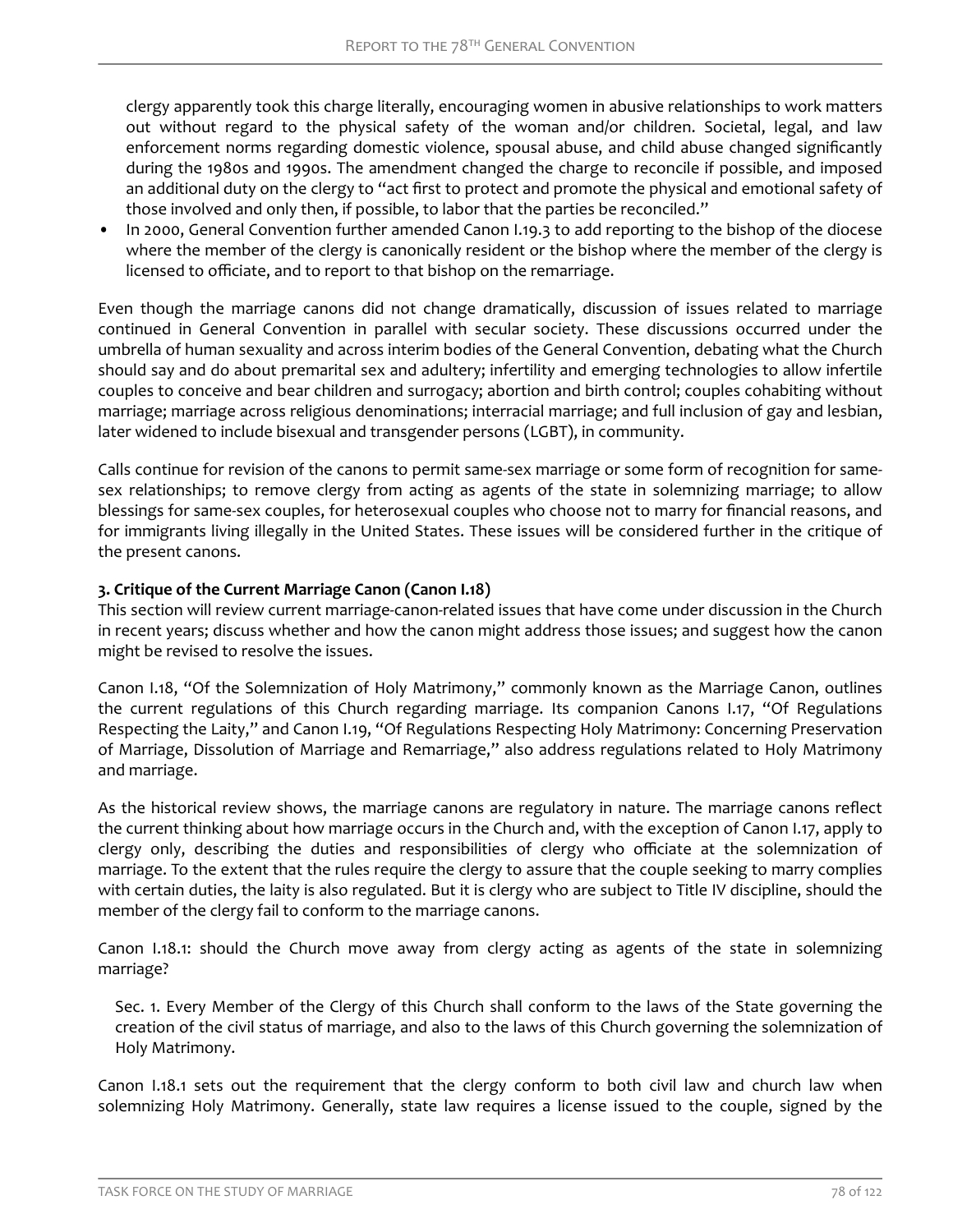officiant, and returned to the recording agency for registration, subject to penalties for the officiant who fails to file the license; consent of the couple, freely, seriously, and plainly expressed in the presence of the other; in the presence of a designated officiant; and with a declaration or pronouncement by the officiant that the couple are married according to state law.

fficiants are designated government officials such as magistrates, justices of the peace, and judges; and ordained ministers of any religious denomination or ministers authorized by a church. This provision sets up a dual role for the clergy officiating at Holy Matrimony, reflected in the pronouncement in the BCP Marriage Rite, "I pronounce that they are husband and wife, in the Name of the Father, and of the Son, and of the Holy Spirit." In that dual role, the clergy sign and file the civil marriage license, record the marriage in the church register, and pronounce and bless the marriage. While the state-law qualifications to obtain a marriage license may overlap with the canon-law qualifications to marry, each also has its separate requirements that will be addressed in the discussion of Canon 1.18.2 and I.18.3.

Some clergy have expressed increasing discomfort with that dual role on behalf of both state and church. Some express reluctance to act as agents of the state, reflecting the culture of separation of church and state in the United States. Some recognize that Episcopal clergy in some European and Latin-American dioceses function within the model where a separate civil ceremony is later blessed in a church setting, such as in some European and Latin-American dioceses.

Indeed, the Book of Common Prayer contains a separate rite, "The Blessing of a Civil Marriage," for this purpose. A few have taken a stand on the prohibition of same-sex marriage, declaring that they would not officiate at any marriage until they could marry every couple who desired to commit themselves in marriage. Some clergy, and a greater number of laity, recognize the symbolism and emotional attachment to signing the civil marriage license within the marriage liturgy and, in some places, on the altar itself.

Remarkably, despite the raising of this concern, no legislative proposals to change the model in this Church have come before General Convention since 1994. Resolution 1994-D102 proposed to strike the phrase, "to the laws of the State governing the creation of the civil status of marriage and also" and was referred to the Standing Committee on Constitution and Canons for further study. The 1997 Blue Book Report from Constitution and Canons made no mention of their consideration of this change and made no recommendation to amend the canons to eliminate conformity with state law.

The Task Force on the Study of Marriage recommends the following amendment of Canon I.18.1, retaining the dual conformity to state law and church canons, along with three additional changes:

# CANON 18: Of the Solemnization of Holy Matrimony

*Canon 18: Of the Celebration and Blessing of Marriage*

Sec. 1. Every Member of the Clergy of this Church shall conform to the laws of the State governing the creation of the civil status of marriage, and also to the laws of this Church governing *these canons concerning the solemnization of marriage* Holy Matrimony. *Members of the Clergy may solemnize a marriage using any of the liturgical forms authorized by this Church*.

First, the canon is renamed to reflect and connect to the title of the marriage liturgy in the Book of Common Prayer, and "Holy Matrimony" is changed to "Marriage" accordingly. Second, the wording, "the laws of this Church governing" marriage is clarified by making specific reference to the canons. And, third, the last sentence is returned to section 1, having been moved in 1973 from section 1 to section 3 setting out the Declaration of Intent. This sentence gives recognition to the current situation in which General Convention has authorized a number of liturgical forms that are not yet incorporated into the Book of Common Prayer.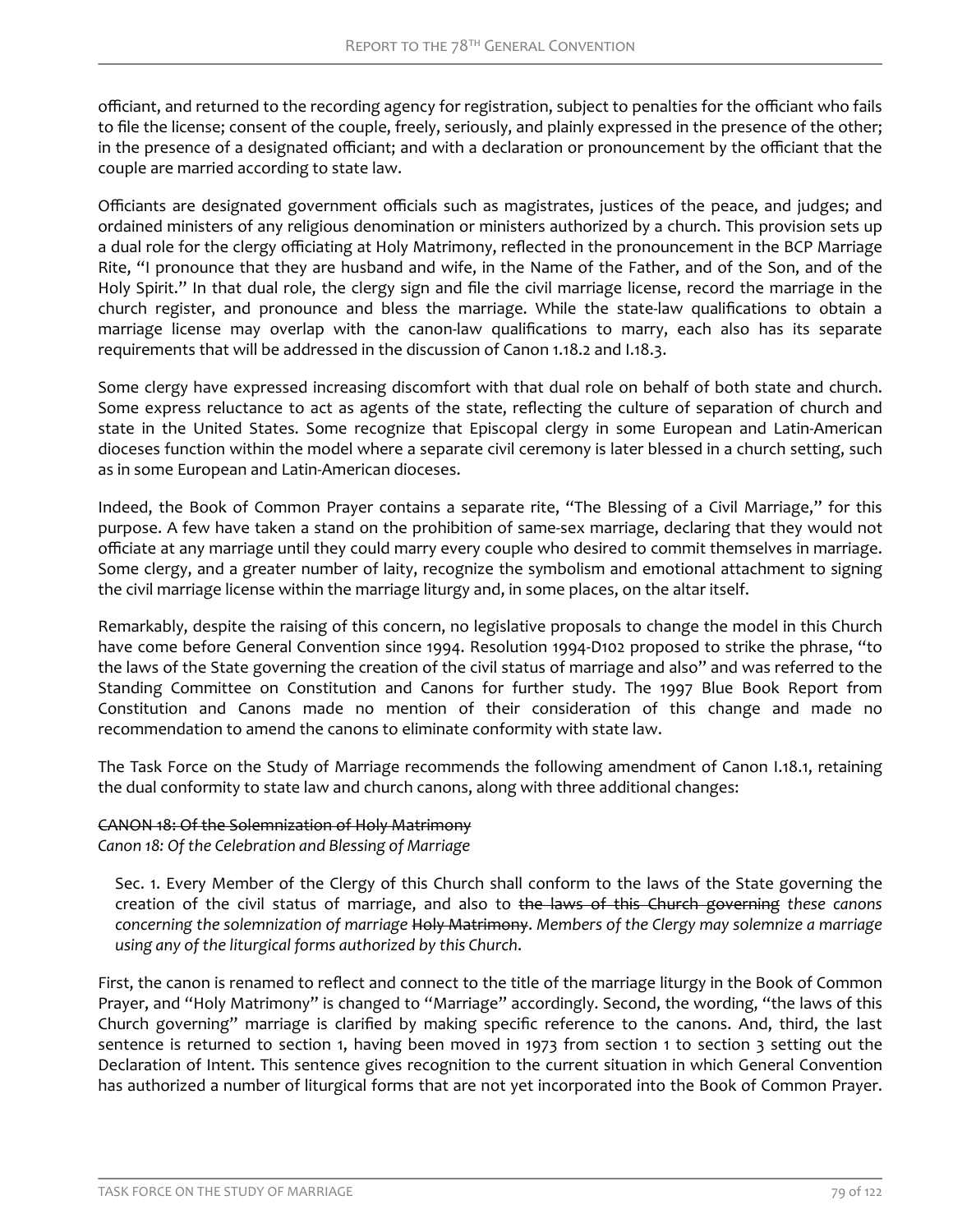Amending the Book of Common Prayer remains the third rail in The Episcopal Church, reflecting the residual bitterness of the battles over adoption and reception of the 1979 version.

Canon I.18.2: What criteria should the clergy evaluate before solemnizing a marriage? Should the canon restrict marriage to one man and one woman? Should the canon recognize same-sex marriage marriages, and under what conditions (for example, where authorized by state law)?

Sec. 2. Before solemnizing a marriage the Member of the Clergy shall have ascertained:

(a) That both parties have the right to contract a marriage according to the laws of the State.

(b) That both parties understand that Holy Matrimony is a physical and spiritual union of a man and a woman, entered into within the community of faith, by mutual consent of heart, mind, and will, and with intent that it be lifelong.

(c) That both parties freely and knowingly consent to such marriage, without fraud, coercion, mistake as to identity of a partner, or mental reservation.

(d) That at least one of the parties has received Holy Baptism.

(e) That both parties have been instructed as to the nature, meaning, and purpose of Holy Matrimony by the Member of the Clergy, or that they have both received such instruction from persons known

by the Member of the Clergy to be competent and responsible.

As recently as the 2012 General Convention, a proposed amendment to Canon I.18.2 (b) changed "a man and a woman" to "two persons" (Resolution 2012-D091); the amendment was referred to the Task Force for consideration. Reflecting the theological views presented elsewhere in this report, the Task Force has come to the position of recommending recognition of same-sex marriage in this Church.

Appearing initially in 1946 in what was then Canon 18 (now Canon I.19) regulating remarriage after divorce, the Bishop or Ecclesiastical Authority was directed to apply the following standard to decisions to grant an application for remarriage:

The Bishop or Ecclesiastical Authority shall take care that his or its judgment is based upon and conforms to the doctrine of this Church, that marriage is a physical, spiritual, and mystical union of a man and a woman created by their mutual consent of heart, mind and will thereto, and is a Holy Estate instituted of God and is in intention lifelong; …

The phrase, "a physical and spiritual union of a man and a woman" was moved to then Canon 17 (now Canon 1.18) in 1973, at a time when the concept of same-sex marriage arose for the first time. Baker v. Nelson,  $35$ decided in the Minnesota Supreme Court in 1971 and turned down for review by the Supreme Court of the United States in 1972, was the first known attempt to establish a constitutional right to marriage for a samesex couple.

It may be better understood as a description of the then-current understanding of marriage — one which has undergone considerable revision in subsequent years. Indeed, General Convention began three years later to affirm the pastoral needs and concerns of homosexual persons. (Resolution 1976-A069). General Convention 1997 called for continued study of the theological aspects of committed same-sex relationships (Resolution 1997-C003).

In 2000, General Convention recognized the presence of "other life-long committed relationships, characterized by fidelity, monogamy, mutual affection and respect, careful, honest communication, and the holy love which enables those in such relationships to see in each other the image of God" (Resolution 2000- D039). In 2012, after much study and call for a new liturgy to bless same-sex relationships, General Convention authorized the liturgy, "The Witnessing and Blessing of a Lifelong Covenant," for provisional use

35 Baker v. Nelson 291 Minn. 310, 191 N. W. 2d 385 (1971), appeal denied 409 U.S. 810 (1972)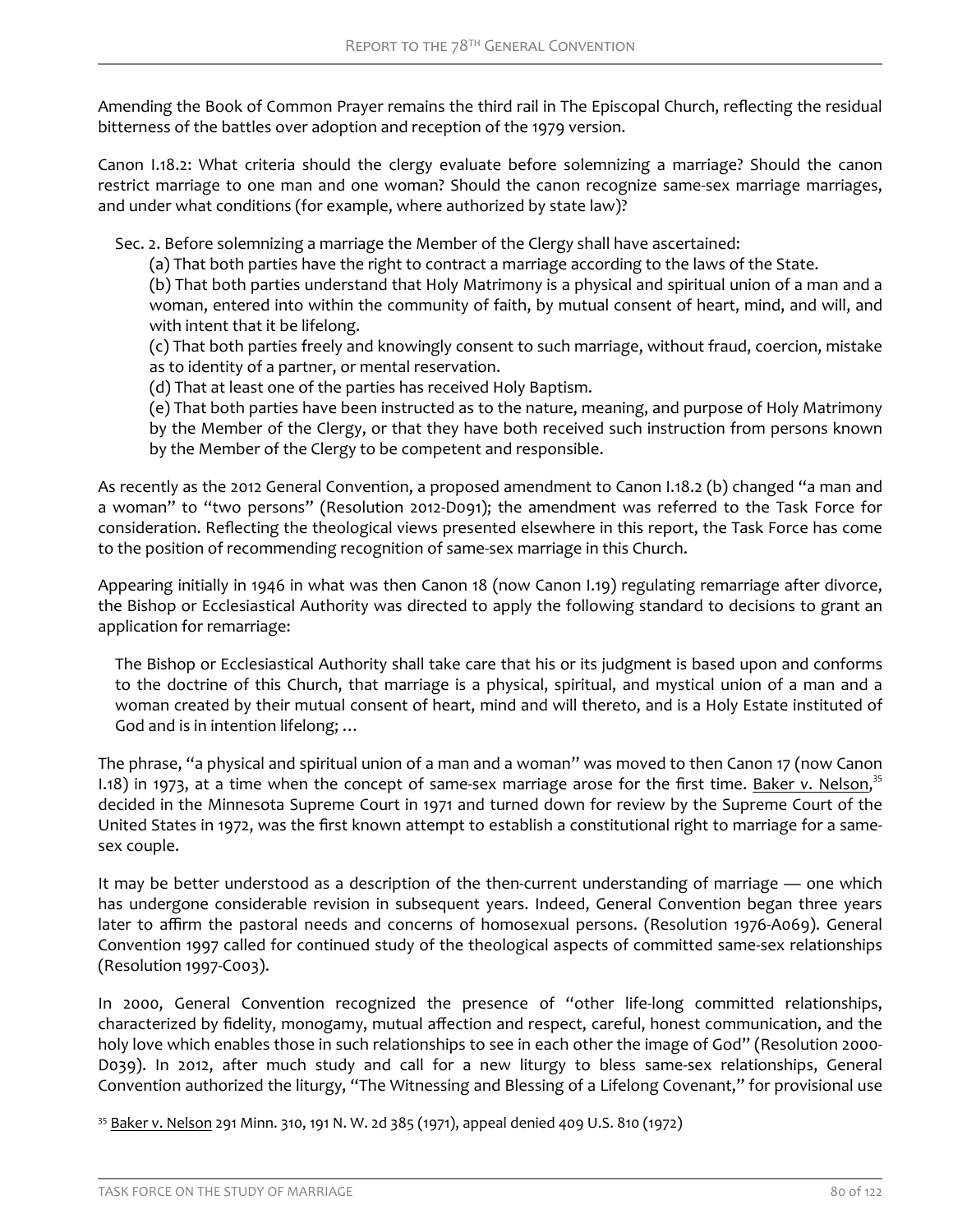under the direction of diocesan bishops. This Church has reached a point, as has civil society, where samesex relationships are no longer "other" and have become "equal" and should be recognized as such.

The proposed revision retains the requirement of subsection (a) that clergy ascertain that the couple may contract the marriage under state law. Although state law is rapidly changing, it is not yet uniform regarding the legalization of same-sex marriage. That recognition is expected to accelerate in the face of the Supreme Court of the United States' decision to deny review to the Court of Appeals decisions in three circuits, letting stand decisions ruling state bans on same-sex marriage unconstitutional. The legal landscape will remain in flux as the various lawsuits currently on file in the remaining states that have not yet recognized same-sex civil marriage are addressed and resolved.

While the apparent trend is toward striking down state bans, opportunities to uphold the ban remain viable as the grounds on which the bans are challenged are varied and not yet clearly resolved. Consequently, opportunities for this Church to recognize same-sex marriage will continue to depend on state law, which continues to vary from state to state. That should not deter General Convention from addressing how the Church extends a generous pastoral response to its LGBT members who wish to have their loving, committed relationships recognized and blessed by this Church where same-sex marriage is legal.

Subsection (b) is deleted in the proposed revision. The current wording does not reflect the understandings of marriage expressed in the marriage liturgy, which makes no mention of "a physical and spiritual union of a man and a woman" but instead speaks of "[t]he union of husband and wife in heart, body and mind" but not in spirit. Like the Declaration of Intent, it sounds like a creedal statement that the couple is asked to affirm rather than the aspirational statement it is. Deleting subsection (b) also removes the temptation to read "a man and a woman" as a definition of marriage rather than a description.

Subsections (c), (d) and (e) are relocated to section 3 with minor rewording.

Canon I.18.3: What procedures should be required? Should the Declaration of Intent be retained? How should the Declaration of Intent be modified to recognize same-sex marriage?

Sec. 3. No Member of the Clergy of this Church shall solemnize any marriage unless the following procedures are complied with:

(a) The intention of the parties to contract marriage shall have been signified to the Member of the Clergy at least thirty days before the service of solemnization; Provided, that for weighty cause, this requirement may be dispensed with if one of the parties is a member of the Congregation of the Member of the Clergy, or can furnish satisfactory evidence of responsibility. In case the thirty days' notice is waived, the Member of the Clergy shall report such action in writing to the Bishop immediately.

(b) There shall be present at least two witnesses to the solemnization of marriage.

(c) The Member of the Clergy shall record in the proper register the date and place of the marriage, the names of the parties and their parents, the age of the parties, their residences, and their Church status; the witnesses and the Member of the Clergy shall sign the record.

(d) The Member of the Clergy shall have required that the parties sign the following declaration:

(e) "We, A. B. and C. D., desiring to receive the blessing of Holy Matrimony in the Church, do solemnly declare that we hold marriage to be a lifelong union of husband and wife as it is set forth in the Book of Common Prayer.

(f) "We believe that the union of husband and wife, in heart, body, and mind, is intended by God for their mutual joy; for the help and comfort given one another in prosperity and adversity; and, when it is God's will, for the procreation of children and their nurture in the knowledge and love of the Lord.

(g) "And we do engage ourselves, so far as in us lies, to make our utmost effort to establish this relationship and to seek God's help thereto."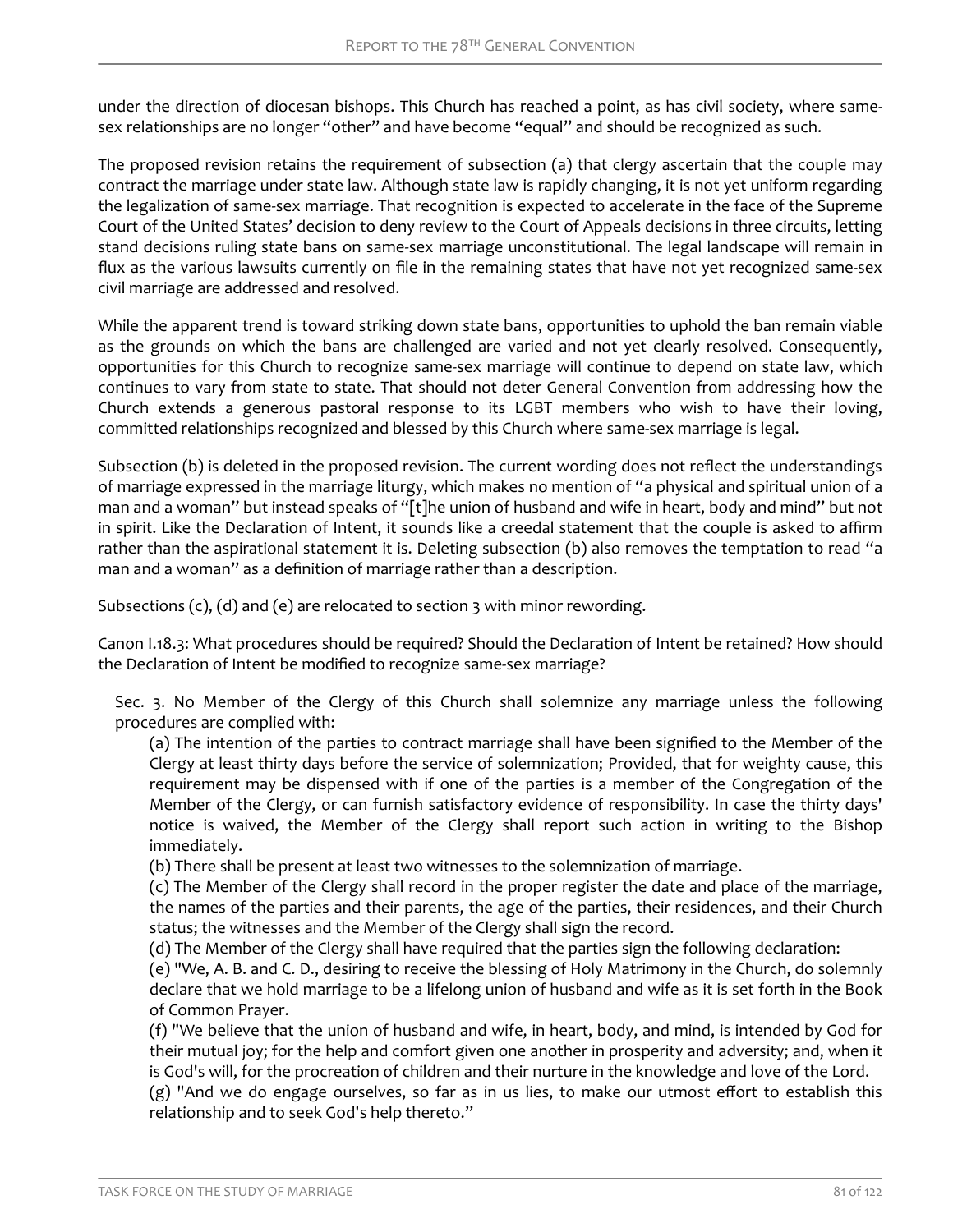Section 3 sets out specific procedures for clergy to follow when requested to officiate at a marriage. Subsection (a) sets a notice requirement: the couple must make the request known at least 30 days in advance, but it allows for waiver at the discretion of the member of the clergy. Waiver is permitted for a member of the congregation. Waiver may also be considered when a party can provide satisfactory evidence of a good reason to waive the waiting time. Deployment in the military and pregnancy are two such situations to have received waivers, at least in the past. Marriage after childbirth is more common today. Issuance of a waiver may lie within the member of the clergy's discretion but must be reported to the bishop immediately.

The proposed revision retains Section 3(a) renumbered Section 2. Both parties must be involved in the presentation of a case for waiving the 30 days' notice requirement, and the additional language, "shortening the time," is inserted, suggesting that marriage upon demand is not sanctioned.

Subsection (b) requires that the ceremony occur in the presence of at least two witnesses. State law frequently requires the presence of at least two witnesses who sign the civil marriage license.

Subsection (c) spells out the information to be entered into the church registry. Subsections (b) and (c) are combined as Section 4 in the proposed revision.

Subsections (d)-(f) spell out the Declaration of Intent, which the member of the clergy must have the couple sign before proceeding with the marriage. The prescribed declaration is a series of statements to which the couple must assent: marriage is lifelong; a union of heart, body, and mind, intended by God for mutual joy, for help and comfort in prosperity and adversity, and for the procreation and nurture of children when God so wills; and pledges the couple's utmost efforts to establish the relationship with God's help. Traditionally, the prescribed declaration is signed as part of the required pre-marriage counseling.

The proposed revision of Canon I.18 deletes the declaration from the canon. The language of the declaration rings as a creedal statement, a statement of belief that may not be accurate. The couple is required to declare their belief in a set of statements about marriage; but the intentions of marriage are properly about performance, not belief. Since baptism is required for only one partner to the marriage, the declaration may force a false compliance on a nonbeliever or a person who holds to a tradition with a different theology of marriage or no theology at all.

An unbaptized nonbeliever or an atheist may marry in church for the sake of a spouse, but that person ought not to be placed in the situation of affirming a belief about whether marriage is "intended by God." Again it is the performance of the content of the vows that is the proper focus of the couple's intention. The marriage liturgy itself includes the Declaration of Consent, as well as the vows, and the wording in the proposed canonical revision points to these as the operative texts.

In lieu of the declaration, the proposed revision expands the essentials of the required pre-marriage counseling, basing the counseling upon the vows the couple will pledge to each other and on an assessment by the member of the clergy that the couple understands the duties and responsibilities of marriage. Also added is recognition that the community plays a role in supporting the marriage, a recognition that is also reinforced in the liturgy.

The proposed revision adds a new section 5, giving recognition that in the civil jurisdictions of some dioceses of The Episcopal Church, the civil ceremony and the church blessing are undertaken separately. While the requirement that clergy conform to the civil law of their jurisdictions may already encompass this situation, especially since there is a liturgy for the blessing of a civil marriage, explicit recognition of the different context is desirable.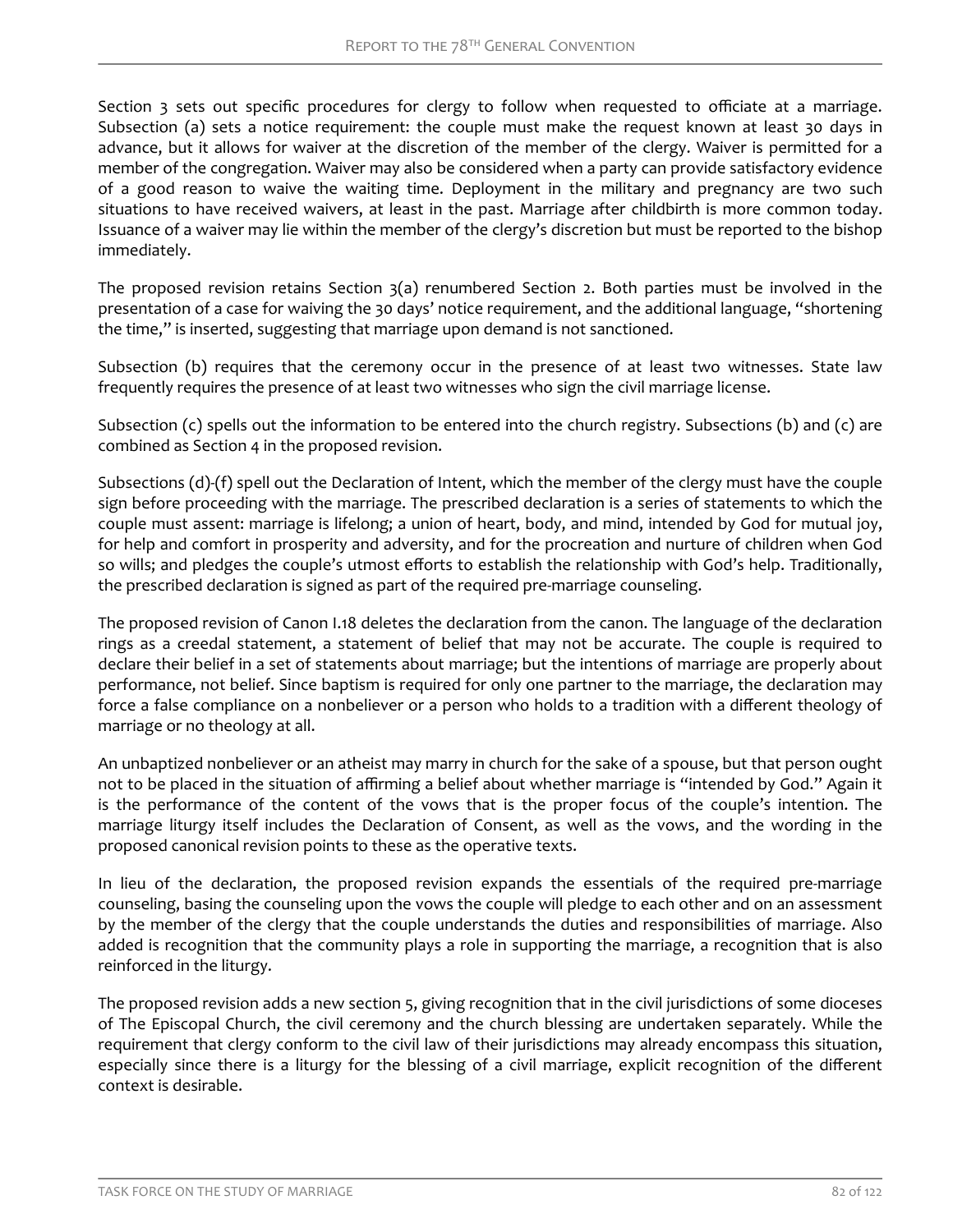Canon I.18.4: Shall clergy continue to have sole discretion to decline to solemnize any marriage?

Finally, the proposed revision retains section 4:

Sec. 4. It shall be within the discretion of any Member of the Clergy of this Church to decline to solemnize any marriage.

Bishops and clergy alike have called for retaining this discretionary authority. The clause in the context of heterosexual marriage allows the clergy to make a subjective decision regarding the particular couple seeking marriage. Clergy have expressed a desire to retain the ability to refuse marriage without repercussions in appropriate cases.

Some support for retention is the belief that in this transition time there should be a "conscience clause" to accommodate those for whom same-sex marriage violates their personal beliefs. The clause in the context of same-sex marriage would permit continued discrimination against a class of church members. Such discrimination appears to be prohibited by Canon I.17.5:

Sec. 5. No one shall be denied rights, status or access to an equal place in the life, worship, and governance of this Church because of race, color, ethnic origin, national origin, marital status, sex, sexual orientation, gender identity and expression, disabilities or age, except as otherwise specified by Canons.

A similar conscience clause was enacted in conjunction with the ordination of women with unsatisfactory results. The unrealized intent that gradually all bishops would come on board and ordain women did not occur. Rather it contributed to a division in this Church that caused some clergy and laity to feel devalued, and eventually they left. In the context of the decision to allow women clergy to serve as bishops in the Church of England, accommodation of those who, for reasons of theological belief and conscience would not accept or recognize women bishops, has been a central point of contention.

Similar results might occur in the context of same-sex marriage over the long term. Assuming that the conscience can change or can be changed through legislation is misplaced. Similar battles continue in the civil context as well, where legislators are introducing exceptions to permit government officials to refuse to perform same-sex marriages without losing their jobs. So far, the civil judiciary has rejected such exceptions to a fundamental right to marry.

While recognizing the potentially discriminatory aspects of the call for retaining section 4, the Task Force on the Study of Marriage nonetheless supports retaining the discretion of clergy in deciding whether to marry a particular couple. A better approach is to amend Canon I.17.5 to delete the last phrase, "except as otherwise specified by Canons," thus banning discrimination against the enumerated classes altogether.

# **Bibliography**

Constitution and Canons of the Episcopal Church (Church Publishing Inc., 2012)

Coontz, Stephanie, *Marriage: A History* (SJ Coontz Company, 2005)

Jones, Audrey M., "Historical Divorce Rate Statistics" on website Love to Know Divorce, http:// divorce.lovetoknow.com/Historical\_Divorce\_Rate\_Statistics

National Conference of State Legislatures, http://www.ncsl.org/research/human-services/same-sex-marriagelaws.aspx#2